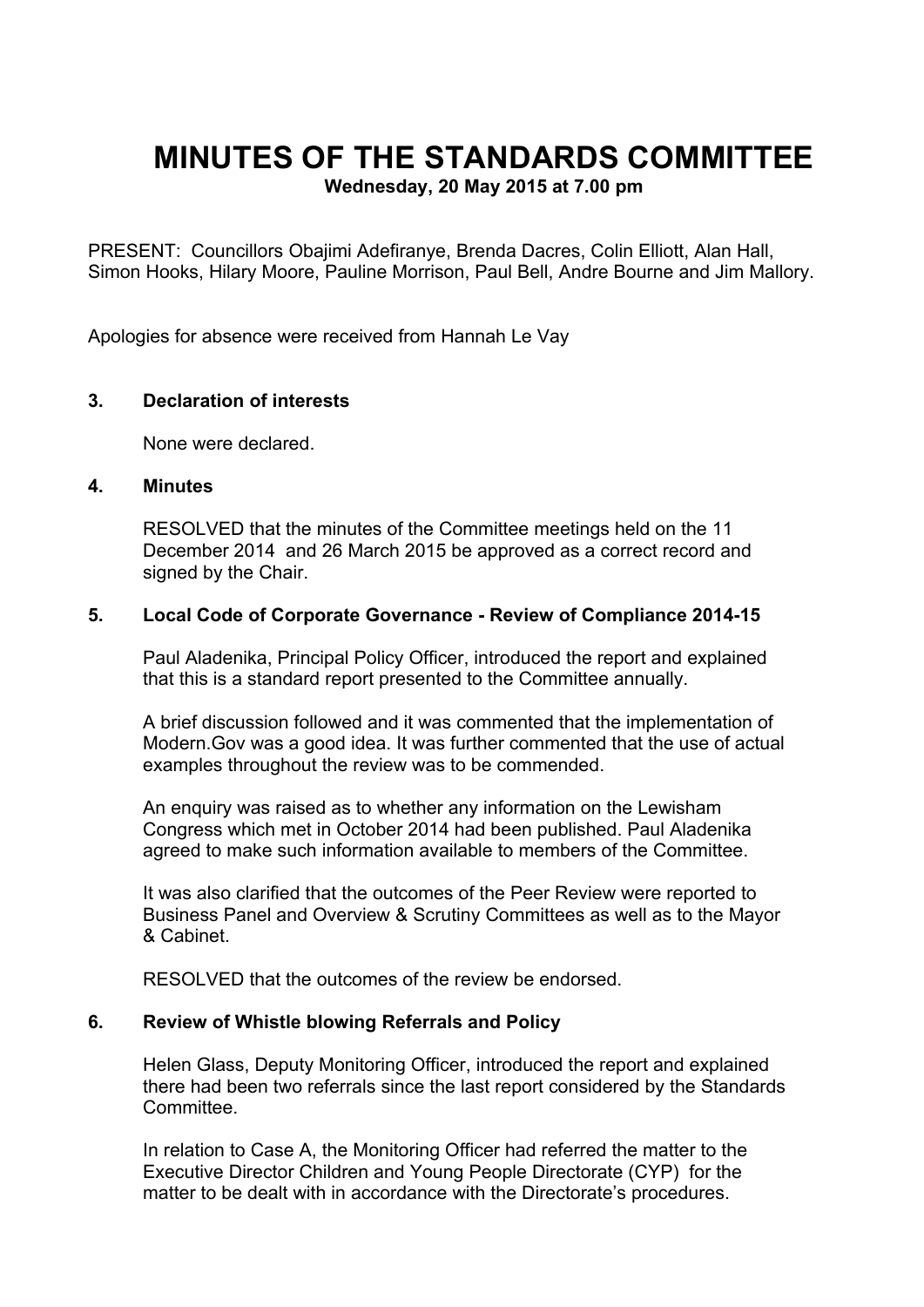Alan Docksey, Head of Resources, CYP, explained to the Committee that on receipt of the complaint, which related to staffing and management issues at a school, it was felt appropriate for the issues to be investigated and responded to by the school and consequently the matter was passed to the Chair of Governors.

It was further explained that there had recently been a significant amount of change at the school. The Governing Body had been dissolved and replaced with an Interim Executive Board (IEB). This matter was being progressed by the IEB although there was an acknowledgement due to the passage of time and staff changes that matters may be more challenging to deal with at this stage. Schools Human Resources Team would assist and offer a view as they are contracted to provide human resources advice to the school and would have knowledge of some of the issues raised.

It was commented that it was for the Council in dealing with complaints brought under the whistleblowing policy to demonstrate independence and that it would be appropriate to seek to obtain some corroboration of the matters complained about before forwarding the matter to the school .

It was suggested that the better course of action would have been for the matter to be investigated by the Council and not simply referred to the school. An effective whistleblowing policy must instil confidence that people can raise issues and that those issues will be properly investigated.

There were some comparable comments in relation to Case B. It was also asked that as that complaint related to safeguarding was there not a different procedure to be adopted. Officers explained that where complaints are made about safeguarding these are always matters of serious concern and CYP Directorate will always look for corroboration. However where the complainant is anonymous and no school identified, in the absence of any further information, it is very difficult to know how to progress.

It was noted that it seemed to be a generic response that enquiries about schools are referred to the school/governing body. A request was made for the Children & Young Person's Directorate procedures to be submitted to the Committee.

In response to an enquiry about timescales in relation to Case A it was confirmed that this had not been agreed with the IEB. It was agreed that information in relation to timescales will be referred back to the Committee.

In relation to Case B members enquired whether the response from the Monitoring Officer had been sufficiently proactive. The Deputy Monitoring Officer informed the Committee that she did not have knowledge of the actual complaint but explained that if the complaint was anonymous and did not identify a particular school, save attempting to obtain further information, it would be virtually impossible to take matters further. The Deputy Monitoring Officer agreed to report to the Committee after making further enquiries into the complaint.